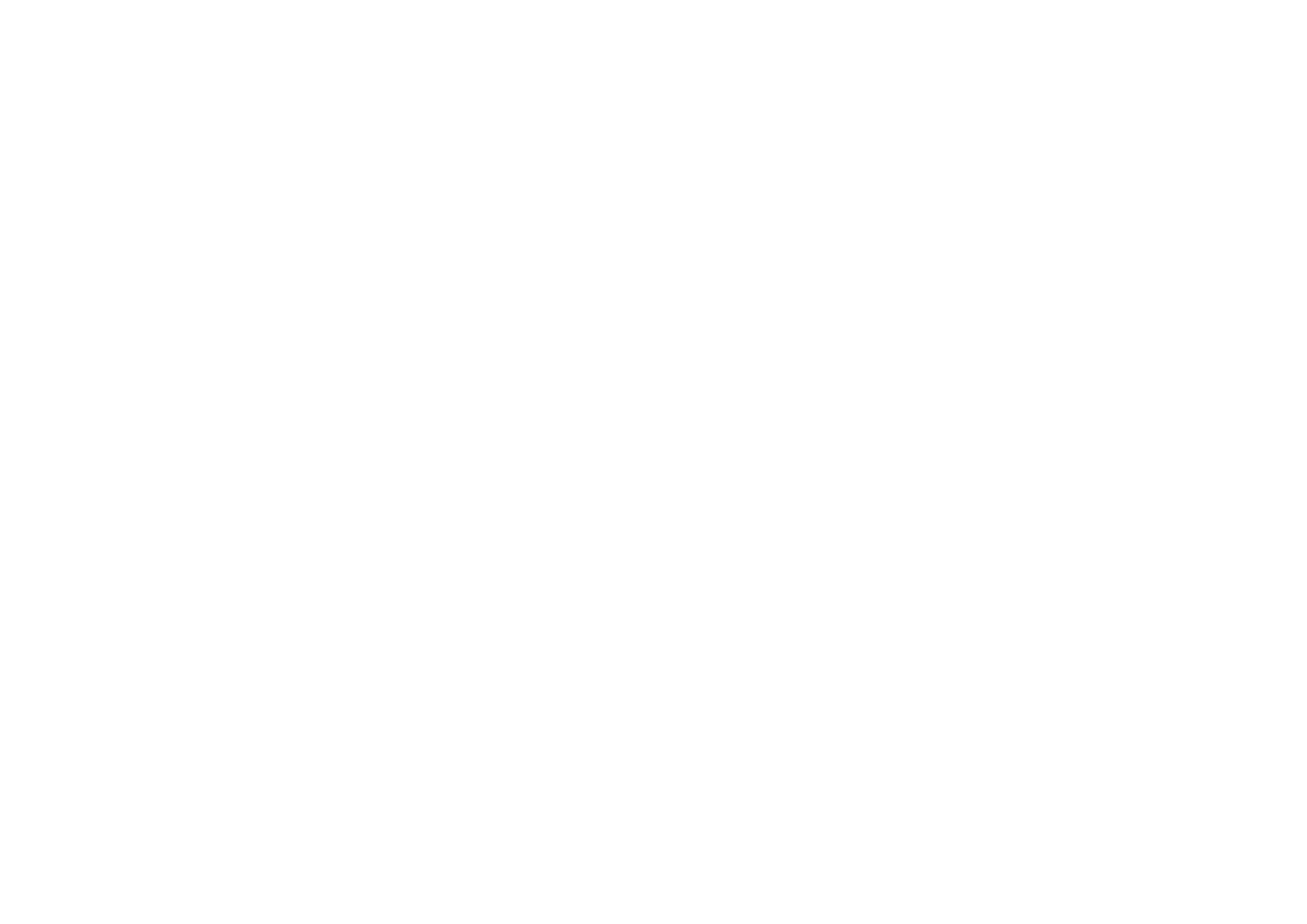

The Currant Shed has a long and proud history, standing tall whilst weathering over a century of different guises.

The structure was originally built for exactly what it's name suggests - an undercover shed in which to prepare and dry currants before export back to the UK. Dried fruit was big business back in the day before refrigeration, and there are still several old sheds standing in the Mclaren Flat / Blewitt Springs area today. The one now housing the restaurant was reputedly the largest in the district, and served it's purpose well for the families that called this part of the world home.

We source the freshest local ingredients and, where possible, utilise what we grow in our garden for both our menu, and our cocktail list.

Not only do we eat local, but we drink local. You'll find an extensive selection of everything Mclaren Vale has to offer, and further afield too.

Our selection within is an exciting one, that changes from time to time with vintages and limited production, but that's what keeps it fresh. It evolves with the regions and the winemakers, and we're proud to support them.

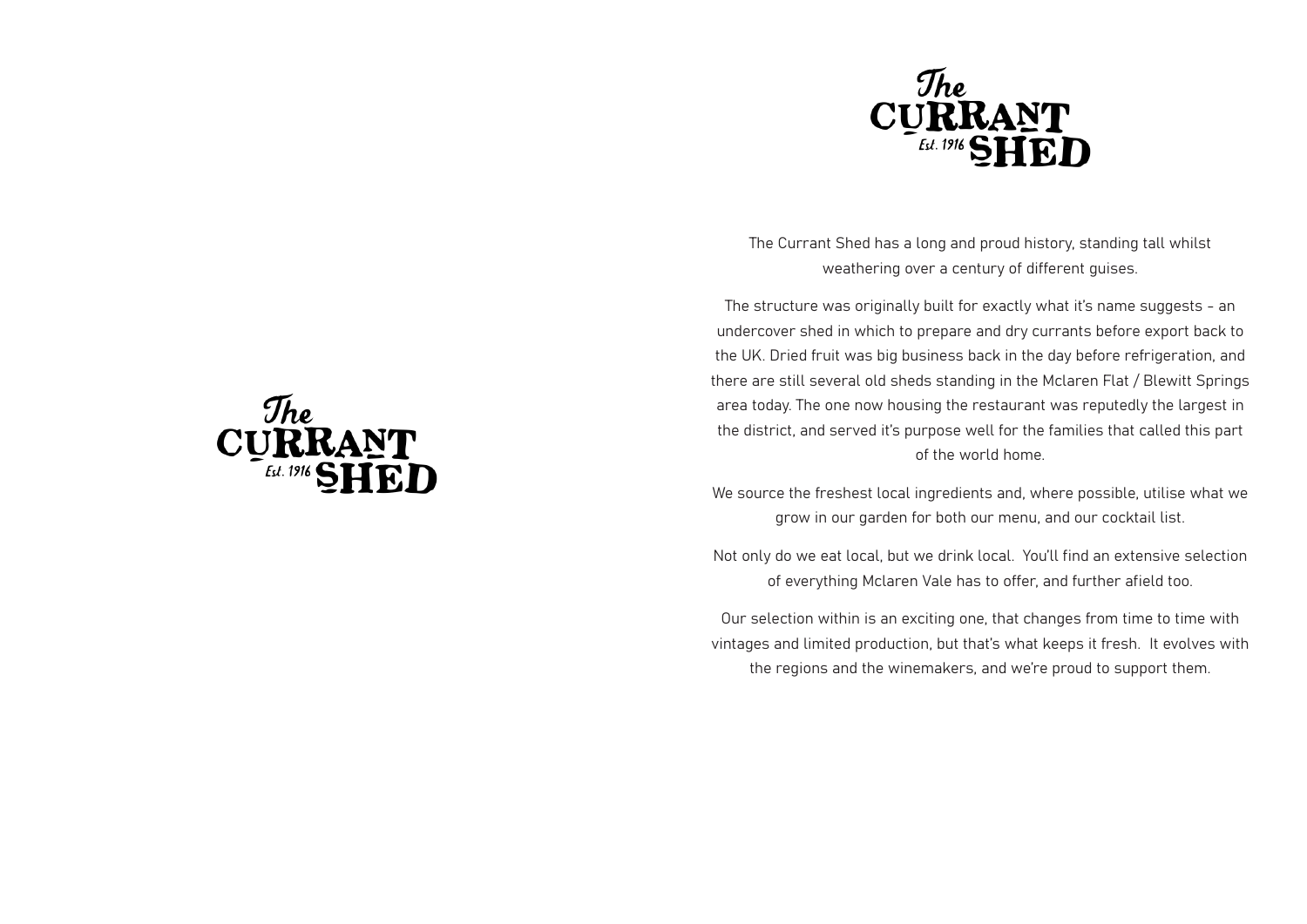#### Beers

| Shifty Lizard Sesh'n Ale                  | 4.2% | 12                |
|-------------------------------------------|------|-------------------|
| Pirate Life Lager Italiana                | 5.2% | 11                |
| Balter 'Hazy' Hopped IPA                  | 6%   | 11                |
| Pirate Life Acai and Passionfruit Sour    | 3.5% | 10                |
| Big Shed 'f*yeah' American Pale Ale       | 5.8% | $12 \overline{ }$ |
| <b>Shifty Lizard Stouty Mcstout Face</b>  | 5.0% | 14                |
| Furphy Refreshing Ale                     | 4.4% | 10                |
| Cascade Premium Light                     | 2.6% | 8                 |
| Stone & Wood Pacific Ale                  | 4.4% | 11                |
| Little Bang 'The Pinkening' Hibiscus Sour | 3%   | 11                |
| Big Shed 'Boozy Fruit' New England IPA    | 6.2% | 14                |
| Heineken Zero Lager                       | 0%   | 8                 |

### Dessert

Mint

Chamomile

| 2016 Petit Guiraud Semillon, Sauvignon Blanc<br>2011 Shottesbrooke Botrytis Sauvignon<br>NV Shottesbrooke Muscat<br>NV Shottesbrooke Rare Tawny | Sauternes<br>Adelaide Hills<br>Mclaren Vale<br>Mclaren Vale   | 85<br>10/45<br>15(g)<br>18(g) |
|-------------------------------------------------------------------------------------------------------------------------------------------------|---------------------------------------------------------------|-------------------------------|
| <b>Bourbon, Whiskey, Cognac</b>                                                                                                                 |                                                               |                               |
| Makers Mark<br>Monkey Shoulder<br>Glenfiddich 12yr<br>Laphroaig 10yr<br>Raymond Rinaud 'Vielle Reserve'<br>Cognac 20yr                          | Kentucky<br>Speyside<br>Speyside<br>Islay<br>Grande Champagne | 11<br>10<br>16<br>14<br>18    |
| Coffee, Tea, Liqueur                                                                                                                            |                                                               |                               |
| Coffee by Dawn Patrol                                                                                                                           | Chandlers Hill                                                | All 5                         |
| Affogato<br>+ liqueur                                                                                                                           |                                                               | 8<br>15                       |
| Tea by T2<br>English Breakfast<br>Earl Grey<br>China Jasmine<br>Chai                                                                            |                                                               | All <sub>5</sub>              |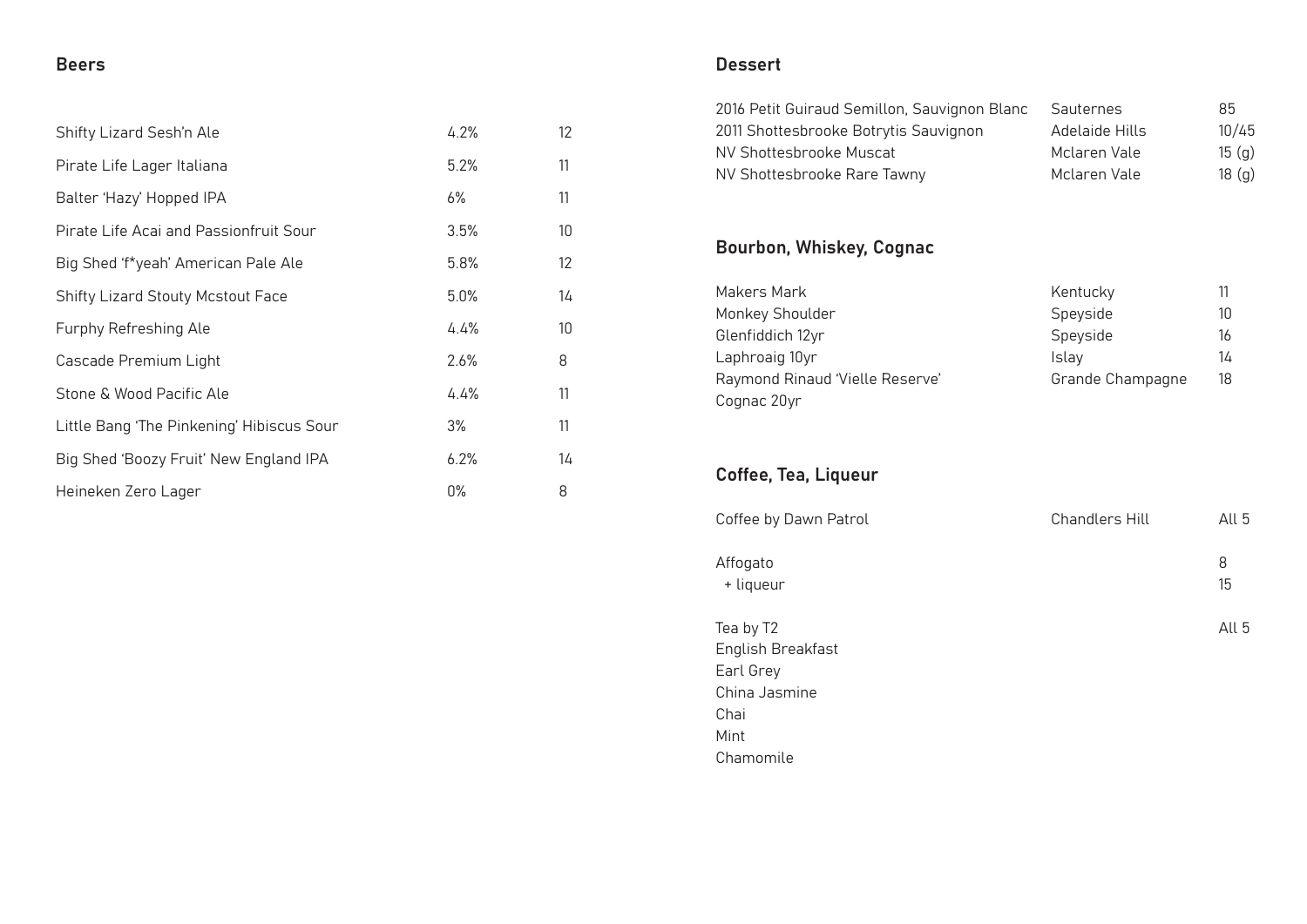| 2021 Chalk Hill Barbera<br>2019 Vinteloper Touriga Nacional<br>2021 Somos Biodynamic Aglianico<br>2021 Lino Ramble Saperavi                            | Mclaren Vale<br>Langhorne Creek<br>Mclaren Vale<br>Mclaren Vale | 55<br>55<br>70<br>75   |
|--------------------------------------------------------------------------------------------------------------------------------------------------------|-----------------------------------------------------------------|------------------------|
| 2021 Poppelvej 'Zoonotic Spillover' Mourvedre                                                                                                          | Mclaren Vale                                                    | 65                     |
| 2021 Ministry Of Clouds Tempranillo Grenache                                                                                                           | Mclaren Vale                                                    | 60                     |
| 2020 Alpha Box & Dice 'Mistress'<br>Tempranillo, Carignan, Grenache                                                                                    | Multi Region                                                    | 65                     |
| 2020 Paxton 'Queen of the Hive'<br>Shiraz, Grenache, Mataro, Cabernet Sauvignon                                                                        | Mclaren Vale                                                    | 55                     |
| 2019 Samuel's Gorge 'Kaleidoscope Horizons'<br>Grenache, Graciano, Tempranillo                                                                         | Mclaren Vale                                                    | 140                    |
| 2020 Three Dark Horses<br>Grenache Touriga                                                                                                             | Mclaren Vale                                                    | 55                     |
| 2019 Kangarilla Road Cabernet Sauvignon                                                                                                                | Mclaren Vale                                                    | 50                     |
| 2021 Paxton 'Quandong' Shiraz<br>2019 Samson Tall Shiraz<br>2018 Bekkers Syrah<br>2017 A.T. Richardson 'Hard Hill Road'<br><b>Close Planted Shiraz</b> | Mclaren Vale<br>Mclaren Vale<br>Mclaren Vale<br>Great Western   | 60<br>55<br>180<br>100 |
| 2020 Hentley Farm 'Villain and Vixen' Shiraz                                                                                                           | Barossa Valley                                                  | 50                     |

# Gins

| <b>Settlers Artisan Range</b> | McLaren Vale, SA    | All 14 |
|-------------------------------|---------------------|--------|
| rare dry gin                  |                     |        |
| sloe gin                      |                     |        |
| yuzu gin                      |                     |        |
| coriander leaf gin            |                     |        |
| pink gin                      |                     |        |
|                               |                     |        |
|                               |                     |        |
|                               |                     |        |
|                               |                     |        |
| Applewood                     | Adelaide Hills, SA  | 13     |
| 78° Small Batch               | Adelaide Hills, SA  | 14     |
| KIS Wild                      | Kangaroo Island, SA | 14     |
| Never Never Triple Juniper    | McLaren Vale, SA    | 14     |
| Never Never Ginache           | McLaren Vale, SA    | 15     |
| KIS 0 Gin                     | Kangaroo Island, SA | 14     |
| Prohibition Original          | Adelaide, SA        | 15     |
|                               |                     |        |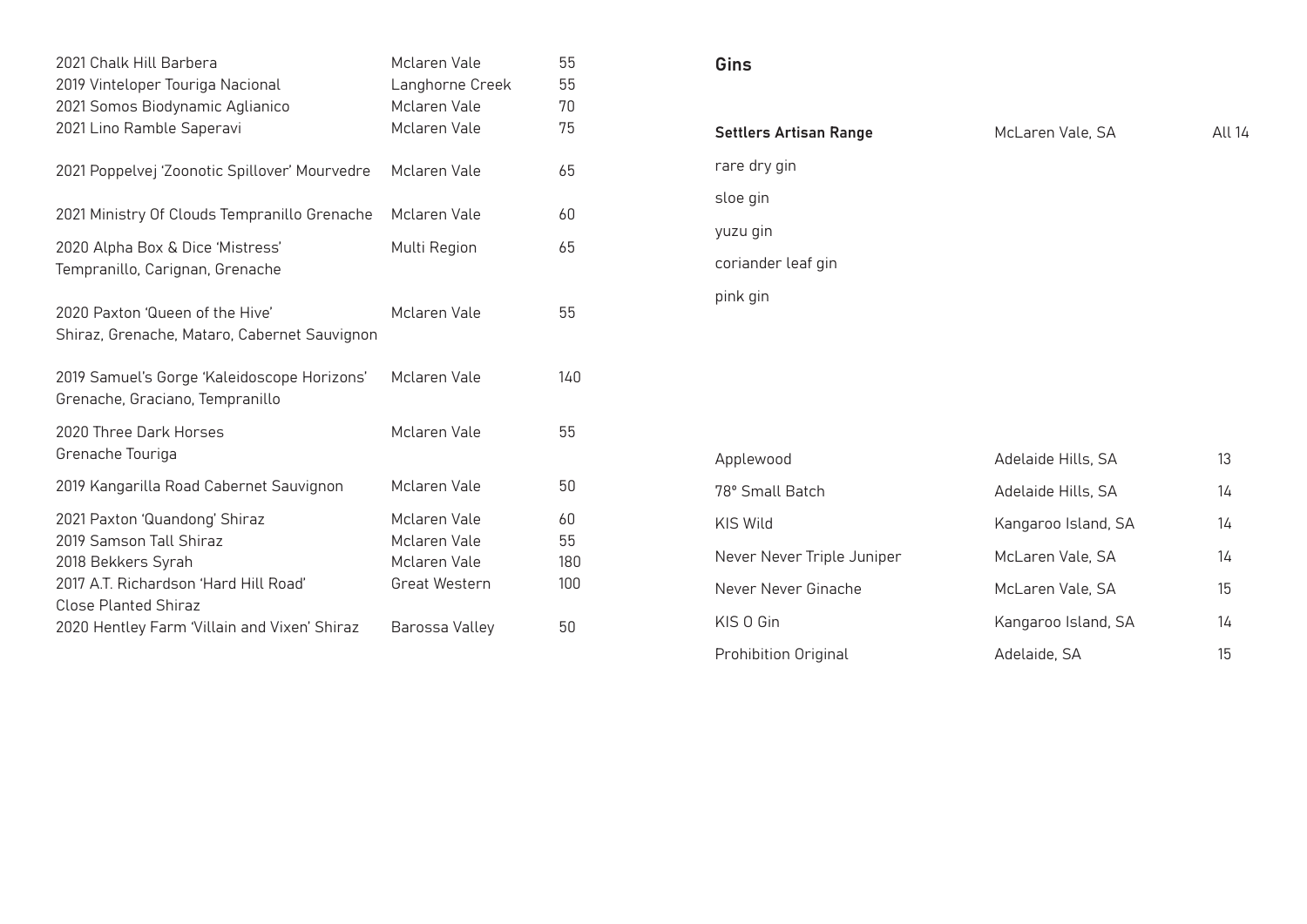#### **Cocktails**

We have created a list of classic cocktails, all of which are available in a non-alcoholic version using Lyre's Spirit Co products. Lyre's is an Australian made and owned company garnering it's name from the Lyre bird which mimics other birdsong, just like their product mimics the classic spirits that we know and love.

| Negroni                 | 20 |
|-------------------------|----|
| Lyre's Negroni          | 16 |
|                         |    |
| Espresso Martini        | 20 |
| Lyre's Espresso Martini | 16 |
|                         |    |
| Aperol Spritz           | 19 |
| Lyre's Amalfi Spritz    | 15 |
|                         |    |
| Amaretto Sour           | 20 |
| Lyre's Amaretti Sour    | 16 |
|                         |    |
| Cosmopolitan            | 20 |
| Lyre's Cosmopolitan     | 16 |

| 2020 Vocoret et Fils Chablis                                                                                                                                                                         | Chablis                                                                      | 90                         |
|------------------------------------------------------------------------------------------------------------------------------------------------------------------------------------------------------|------------------------------------------------------------------------------|----------------------------|
| 2019 Silent Noise Fiano<br>2015 Grand Casino Fiano<br>2017 Yangarra Rousanne<br>2020 Karrawatta 'Sophie's Hill' Pinot Grigio<br>2020 Chaffey Bros 'Dufte Punkt'<br>Riesling, Gewurtztraminer, Kerner | Riverland<br>Barossa Valley<br>Mclaren Vale<br>Adelaide Hills<br>Eden Valley | 50<br>55<br>70<br>50<br>55 |
|                                                                                                                                                                                                      |                                                                              |                            |

#### Rosé

| 2021 Vinteloper Pinot Pinot Rosé                                                                                                                                                        | Adelaide Hills                                                              | 55                           |
|-----------------------------------------------------------------------------------------------------------------------------------------------------------------------------------------|-----------------------------------------------------------------------------|------------------------------|
| 2020 Artea 'Alpes de Haute Provence'<br>Grenache, Syrah Rosé                                                                                                                            | Provence                                                                    | 55                           |
| Red                                                                                                                                                                                     |                                                                             |                              |
| 2021 Gemtree Small Batch 'SBE' Grenache<br>2020 Geddes 'Seldom Inn' Grenache<br>2021 Willunga 100 Grenache                                                                              | McJaren Vale<br>Mclaren Vale<br>Mclaren Vale                                | 85<br>55<br>50               |
| 2019 Rob Dolan Pinot Noir<br>2017 Vinteloper 'Odeon' Pinot Noir<br>2019 Clyde Park Estate Pinot Noir<br>2019 Sailor Seek Horse Pinot Noir<br>2019 Mt. Difficulty Bannockburn Pinot Noir | Yarra Valley<br>Lenswood<br><b>Bannockburn</b><br>Tasmania<br>Central Otago | 55<br>120<br>75<br>90<br>110 |
| 2020 Michel Guignier Beaujolais                                                                                                                                                         | Beaujolais                                                                  | 85                           |
| 2021 Chalk Hill Small Batch Nero D'Avola<br>2017 Grand Casino Montepulciano<br>2021 Somos Mencia<br>2020 Grand Casino Nero D'Avola                                                      | Mclaren Vale<br>Riverland<br>McJaren Vale<br>Riverland                      | 55<br>50<br>60<br>55         |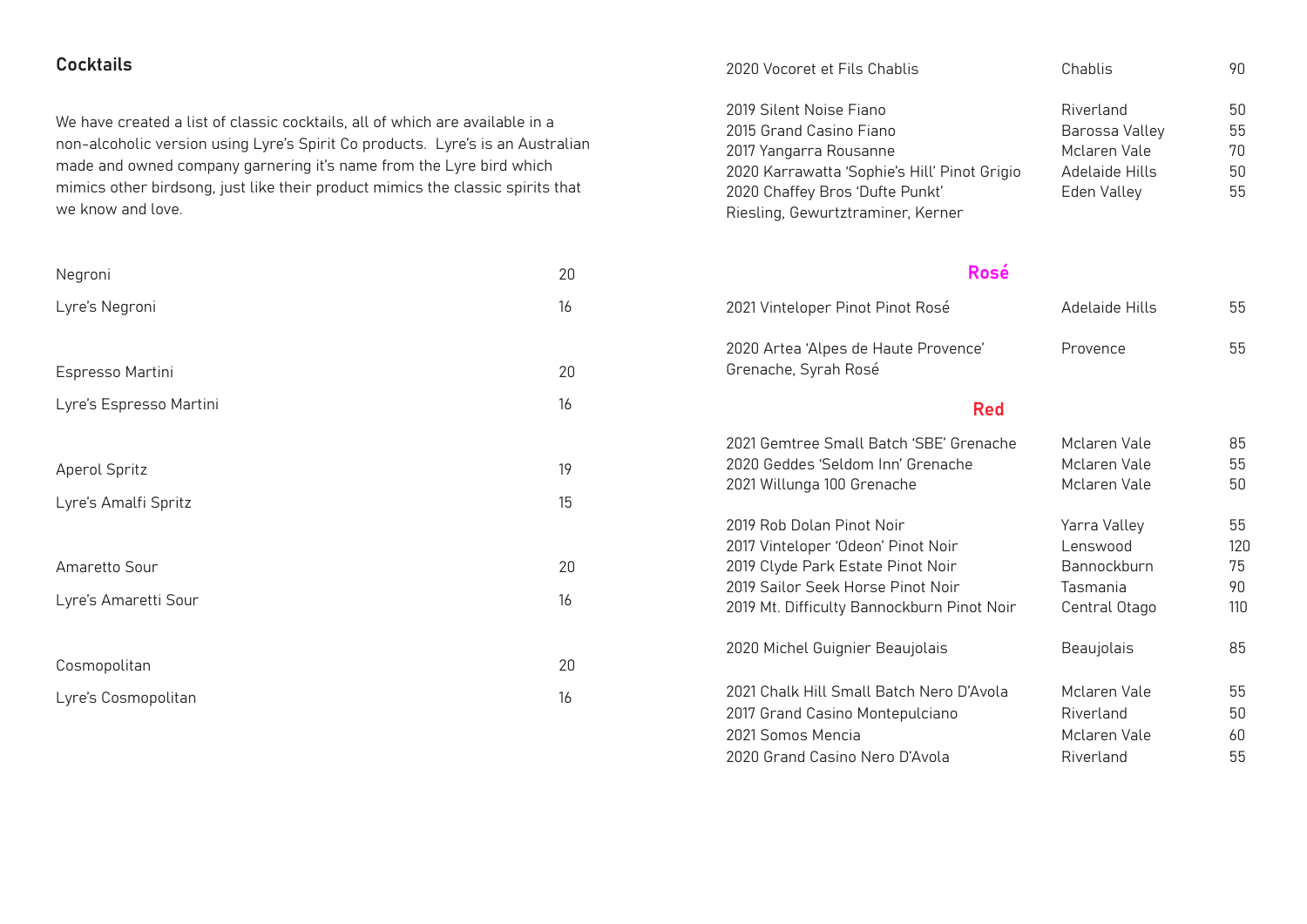# Wines By The Bottle

### Sparkling

| NV Alpha Box & Dice 'Tarot' Prosecco                                           | Mclaren Vale                   | 60        |
|--------------------------------------------------------------------------------|--------------------------------|-----------|
| 2021 Hentley Farm Blanc de Noir                                                | Barossa Valley                 | 65        |
| NV Pol Roger                                                                   | Epernay                        | 150       |
|                                                                                |                                |           |
| 2021 Chalk Hill Moscato                                                        | Mclaren Vale                   | 45        |
| MV Deviation Road 'Altair' Brut Rose                                           | Adelaide Hills                 | 75        |
| NV d'Arenberg 'Peppermint Paddock'<br>Chambourcin, Graciano                    | Mclaren Vale                   | 65        |
| White                                                                          |                                |           |
| 2019 Karrawatta 'Anna's' Sauvignon Blanc<br>2018 Da Ladoucette Sauvignon Blanc | Adelaide Hills<br>Pouilly-fume | 55<br>120 |
| 2021 Somos Biodynamic Vermentino                                               | Mclaren Vale                   | 70        |
| 2020 Vinteloper Fume Blanc                                                     | Adelaide Hills                 | 55        |
| 2021 Jericho Chenin Blanc                                                      | Adelaide Hills                 | 55<br>50  |
| 2021 Gemtree Savagnin<br>2021 Lino Ramble Arinto                               | Mclaren Vale<br>Mclaren Vale   | 50        |
| 2021 Macaulay 'Monty's Bianco' Picpoul                                         | Mclaren Vale                   | 50        |
| 2020 Tim Adams 'Skilly Ridge' Riesling                                         | Clare Valley                   | 55        |
| 2018 Bellwether Riesling                                                       | Tasmania                       | 60        |
| 2020 Famille Hugel Classic Riesling                                            | Alsace                         | 85        |
| 2016 Balthasar Ress 'Schutzenhaus'<br>Kabinett Riesling                        | Rheingau                       | 85        |
| 2011 Tim Adams Reserve Aged Riesling                                           | Clare Valley                   | 70        |
| 2020 Three Dark Horses Chardonnay                                              | Mclaren Vale                   | 50        |
| 2020 Ministry Of Clouds Chardonnay                                             | Mclaren Vale                   | 90        |

### Shottesbrooke Wines

The vineyards you can see near The Currant Shed belong to our sister business, Shottesbrooke Wines. Sample the wines here, and linger on at the Cellar Door - only a 5 minute walk down the path!

| <b>Sparkling</b>                                     |                | G               | В  |
|------------------------------------------------------|----------------|-----------------|----|
| NV '1337' Blanc de Blancs                            | Adelaide Hills | 11              | 54 |
| NV '1337' Sparkling Shiraz                           | Mclaren Vale   |                 | 54 |
| <b>Estate Series</b>                                 |                |                 |    |
| 2021 Sauvignon Blanc                                 | Adelaide Hills | 10              | 48 |
| 2021 Grenache Rosé                                   | Mclaren Vale   | 10              | 48 |
| 2021 Pinot Noir                                      | Adelaide Hills | 10              | 48 |
| 2018 Merlot                                          | Mclaren Vale   | 10              | 48 |
| 2019 GSM                                             | Mclaren Vale   | 10 <sup>1</sup> | 48 |
| 2018 Shiraz                                          | McJaren Vale   | 10              | 48 |
| 2019 Cabernet Sangiovese                             | Mclaren Vale   | 10              | 48 |
| <b>Single Vineyard Series</b>                        |                |                 |    |
| 2019 Chardonnay                                      | Adelaide Hills | 12              | 58 |
| 2019 Bush Vine Grenache                              | Mclaren Vale   | 12              | 58 |
| <b>Reserve Series</b>                                |                |                 |    |
| 2016 'The Proprietor' Cab Merlot Malbec Mclaren Vale |                | 17              | 95 |
| 2016 'Punch' Cabernet Sauvignon                      | Mclaren Vale   | 17              | 95 |
| 2018 'Eliza' Shiraz                                  | Mclaren Vale   | 17              | 95 |



SHOTTESBROOKE